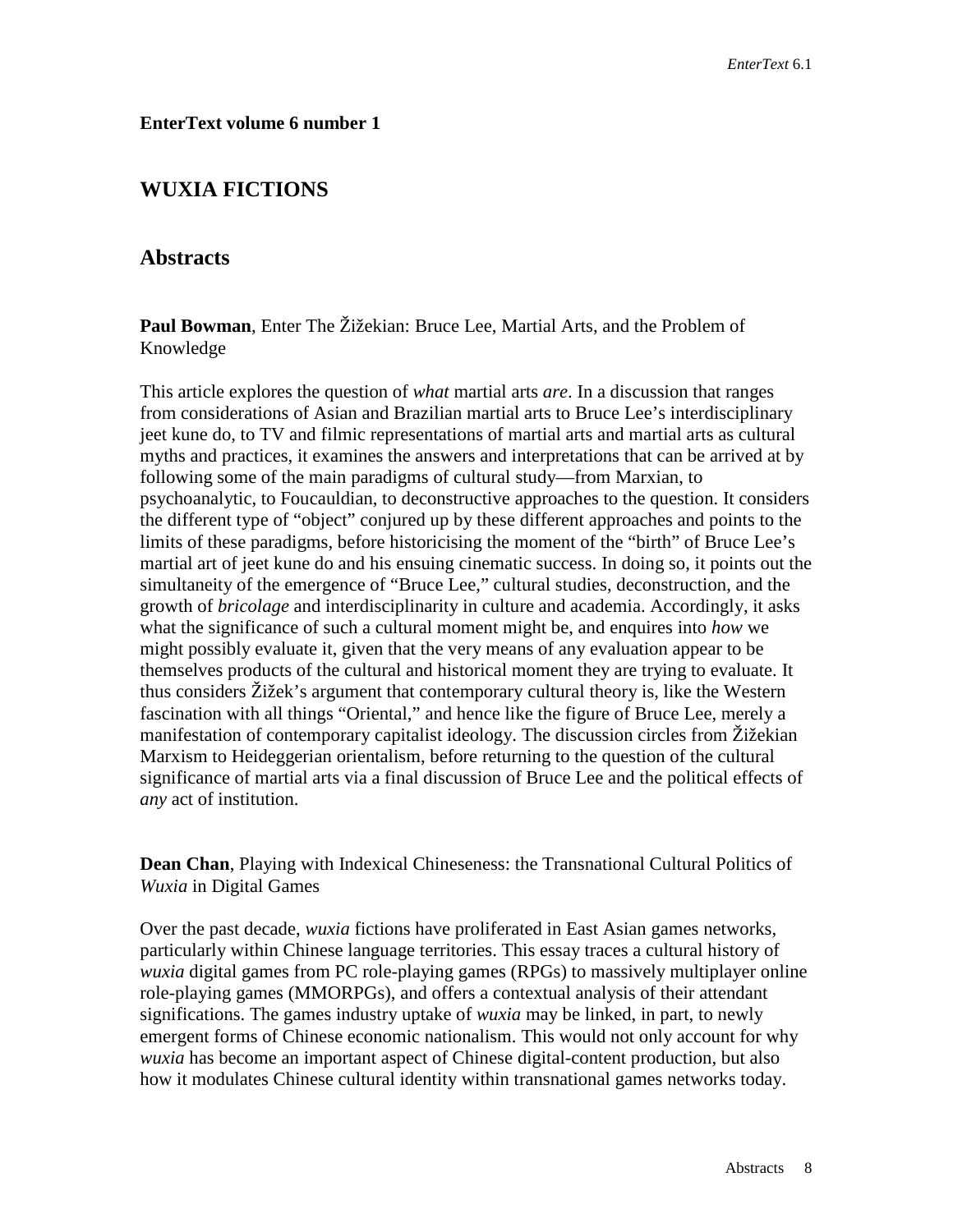**Felicia Chan**, *Wuxia* Cross-dressing and Transgender Identity: the Roles of Brigitte Lin Ching-hsia from *Swordsman II* to *Ashes of Time*

This essay addresses the cross-dressing performances of Brigitte Lin Ching-hsia in the context of the *wuxia* performance tradition, its sense of spectacle and the Hong Kong film culture of which the actress is an integral part. It investigates cross-dressing as a *performative* act, and explores the implications of Lin's casting on the genre and on Hong Kong film culture as a whole. The four major films of her latter career are addressed, namely, *Swordsman II* (Ching Siu-tung, 1991), *The East is Red* (Ching Siu-tung and Raymond Lee, 1992), *New Dragon [Gate] Inn* (Raymond Lee, 1992) and *Ashes of Time* (Wong Kar-wai, 1994).

**Sinkwan Cheng**, The Chinese *Xia* versus the European Knight: Social, Cultural and Political Perspectives

This essay contrasts the "*chevalier*"—a term closely tied to horsemanship, nobility and wealth—with the "*xia*," a word which originally meant "upright" but makes no reference to gender, material possessions or social status. The virtues of the former were the direct result of the knight's belonging to the noble stock. The virtues of the *xia*, on the other hand, were independent of class, gender, or social status. This difference allows me to contrast the contents and meanings of Chinese and European martial eithics such as loyalty, honour and generosity, and demonstrate how an apparently similar ethos in the two cultures was inflected differently by their respective social, political and economic contexts.

**Gina Marchetti**, Martial Arts, North and South: Liu Jialiang's Vision of Hung Gar in Shaw Brothers Films

As one of Hong Kong's most prolific martial arts directors/choreographers, Liu Jialiang has been drawn to stories concerning Hung Gar history—particularly involving the system's roots in the Shaolin Temple. Four of Liu Jialiang's Shaw Brothers films highlight different periods in the history of Hung Gar, the Shaw Brothers studio, and popular Chinese-language cinema. *Executioners from Shaolin* (1977) deals with the family melodrama/ romance at the root of Hung Gar's origins. *Challenge of the Masters* (1976) takes up Huang Feihong's career as an apprentice practitioner, and *Martial Club* (1981) continues Huang's development as a young martial artist. *The Lady is the Boss* (1983) brings Hung Gar into the 1980s with a cross-cultural story of the Chinese diaspora. Blending Shaw Brothers' pan-Chinese style, use of Mandarin, and studio personnel with Liu's immersion in a specifically southern, Pearl River Delta-developed traditional art form, these films address an audience that may be moving between, within, or around various formulations of Chinese ethnicity, language, and national identity.